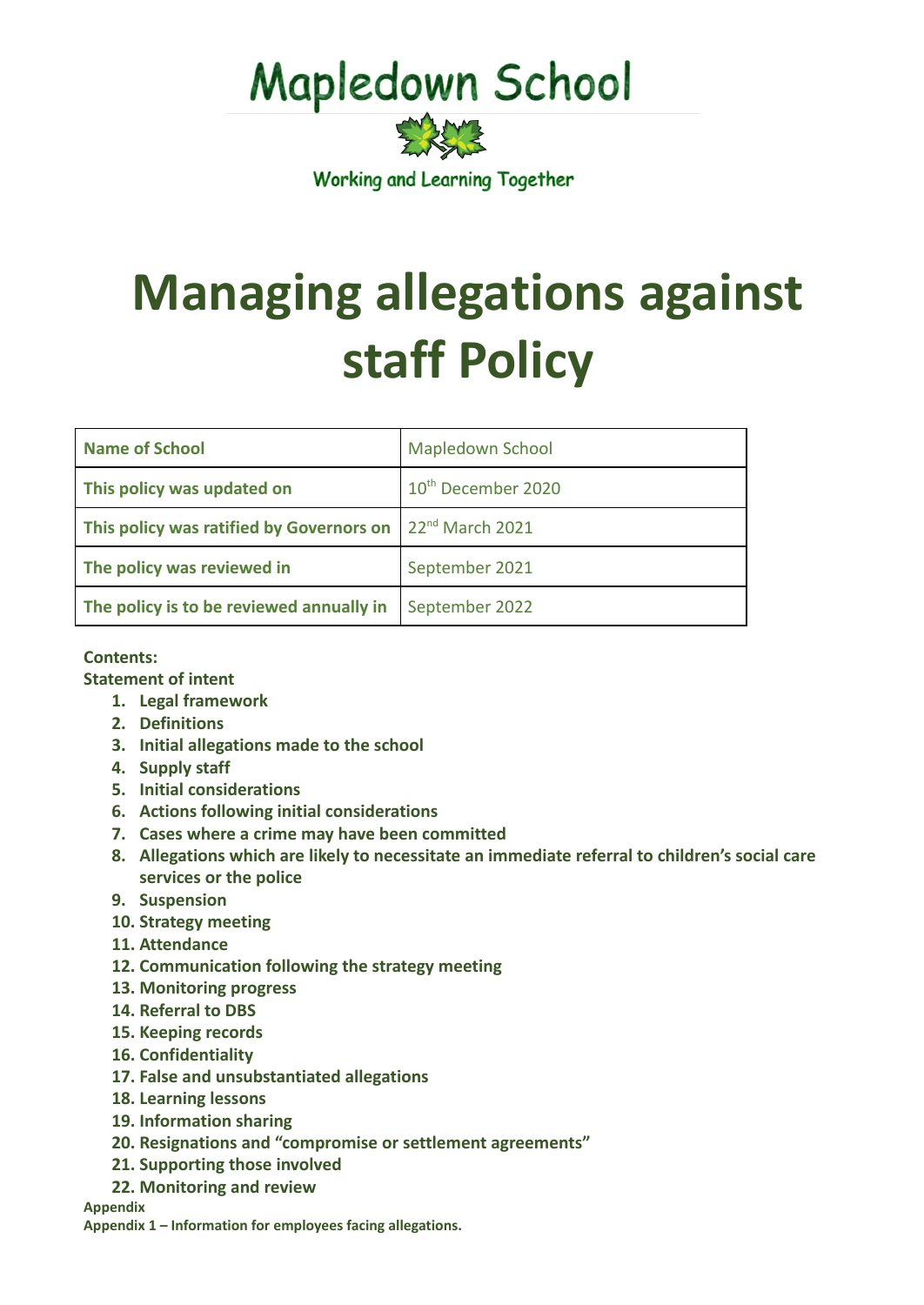# **Statement of intent**

Mapledown School takes its responsibility of care for pupils seriously. We will thoroughly investigate allegations of abuse against staff – this will be done in a fair way that does not prejudice either the pupil or the member of staff. Any investigation of an allegation of abuse will be made in line with this policy and we will provide both the accuser and accused with the support they require during the investigation.

The stipulations within this policy apply to all staff (including supply staff) and volunteers currently working in school, regardless of whether the school is the location of the abuse. Allegations against a teacher who is no longer teaching will be referred to the police, along with any historical allegations.

## **1. Legal framework**

- 1.1. This policy has due regard to legislation and statutory guidance including, but not limited to, the following:
	- Children Act 1989
	- Education Act 2002
	- Children Act 2004
	- Data Protection Act 2018
	- The General Data Protection Regulation (GDPR) 2018
	- DfE (2021) 'Keeping children safe in education'
	- DfE (2018) 'Working Together to Safeguard Children'
- 1.2. This policy should be followed in conjunction with the following school policies and procedures:
	- **● Child Protection and Safeguarding Policy**
	- **● Behaviour Policy**

# **● Disciplinary Policy and Procedure**

#### **2. Definitions**

- 2.1. **Significant harm:** This is the threshold where compulsory social care intervention must take place – this was introduced by the Children Act 1989. Harm includes not only ill-treatment (including sexual abuse and non-physical forms of ill treatment), but also the impairment of physical or mental health and the impairment of physical, emotional, social or behaviour development.
- 2.2. **Abuse:** Abuse can be either physical, sexual, emotional harm, or a form of neglect. The definitions of different types of abuse are below:
	- **Abuse:** A form of maltreatment of a child. Somebody may abuse or neglect a child by inflicting harm, or by failing to act to prevent harm. They may be abused by an adult or adults or another child or children.
	- **Physical abuse:** A form of abuse which may involve hitting, shaking, throwing, poisoning, burning or scalding, drowning, suffocating, or otherwise causing physical harm to a child. Physical harm may also be caused when a parent fabricates the symptoms of, or deliberately induces, illness in a child.
	- **Emotional abuse:** The persistent emotional maltreatment of a child such as to cause severe and adverse effects on the child's emotional development. It may involve conveying to a child that they are worthless, unloved, inadequate, or valued only insofar as they meet the needs of another person. It may include not giving the child opportunities to express their views, deliberately silencing them or 'making fun' of what they say or how they communicate. It may feature age or developmentally inappropriate expectations being imposed on children. These may include interactions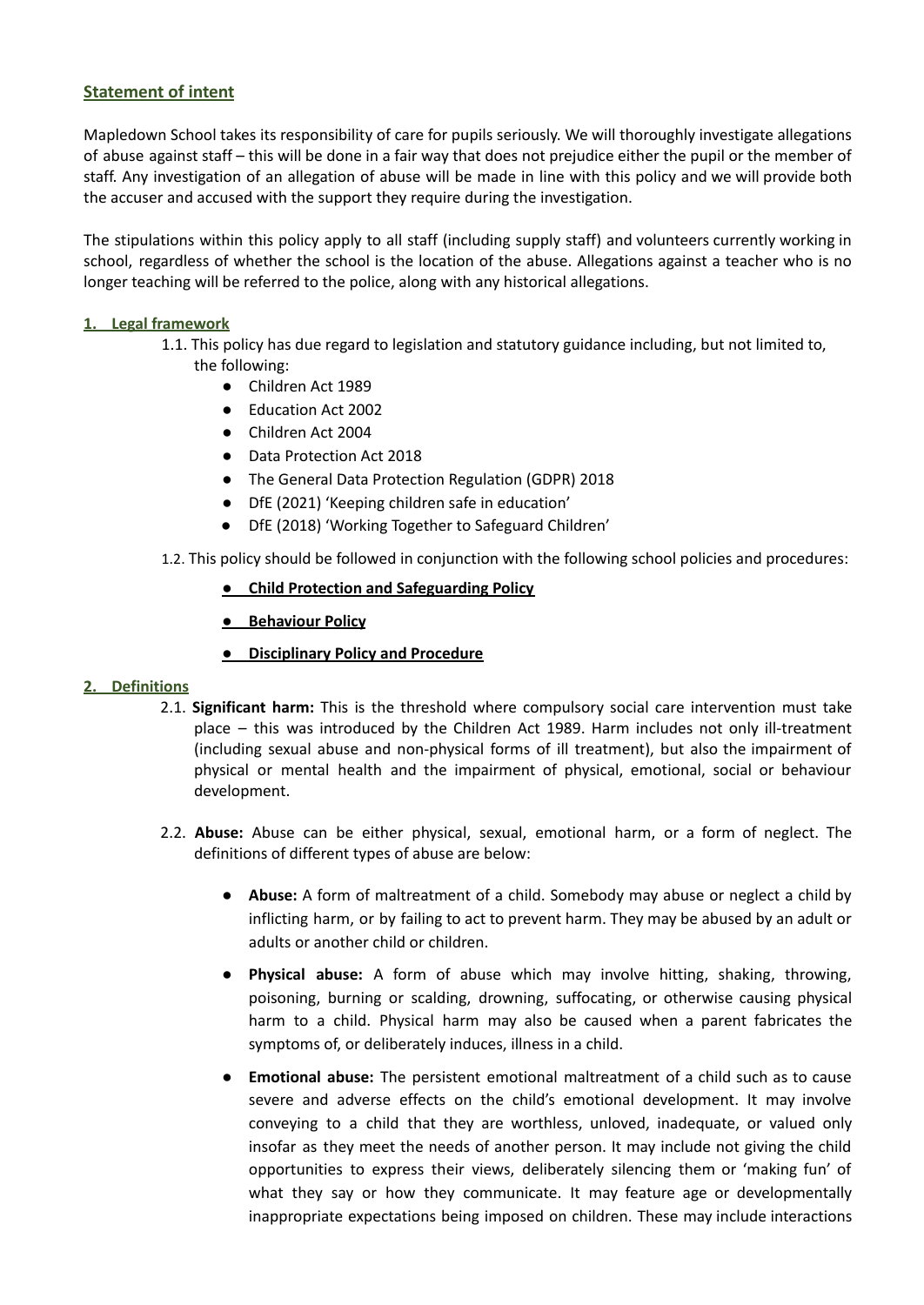that are beyond a child's developmental capability as well as overprotection and limitation of exploration and learning, or preventing the child participating in normal social interaction. It may involve seeing or hearing the ill-treatment of another. It may involve serious bullying (including cyber bullying), causing children frequently to feel frightened or in danger, or the exploitation or corruption of children. Some level of emotional abuse is involved in all types of maltreatment of a child, although it may occur alone.

- **Sexual abuse:** Involves forcing or enticing a child or young person to take part in sexual activities, not necessarily involving a high level of violence, whether or not the child is aware of what is happening. The activities may involve physical contact, including assault by penetration (for example rape or oral sex) or non-penetrative acts such as masturbation, kissing, and rubbing and touching the outside of clothing. They may also include non-contact activities, such as involving children in looking at, or the production of, sexual images, watching sexual activities, encouraging children to behave in sexually inappropriate ways, or grooming a child in preparation for abuse (including via the internet). Sexual abuse is not solely perpetrated by adult males. Women can also commit acts of sexual abuse, as can other children.
- **Neglect:** The persistent failure to meet a child's basic physical and/or psychological needs, likely to result in the serious impairment of the child's health or development. Neglect may occur during pregnancy as a result of maternal substance abuse. Once a child is born, neglect may involve a parent or carer failing to: provide adequate food, clothing and shelter (including exclusion from home or abandonment); protect a child from physical and emotional harm or danger; ensure adequate supervision (including the use of inadequate care-givers); or ensure access to appropriate medical care or treatment. It may also include neglect of, or unresponsiveness to, a child's basic emotional needs.
- 2.3. **Position of trust:** Those working with children and young people should understand that they are in positions of power and trust in relation to these groups. There is potential for exploitation and harm to children and young people, and employees have a responsibility to ensure that an unequal balance of power is not used for personal advantage or gratification. Employees should always maintain professional boundaries and avoid behaviour which might be misinterpreted by others.

2.4. The following definitions will be used when determining the outcome of allegation

investigations:

- **Substantiated:** there is sufficient evidence to prove the allegation
- **Malicious:** there is sufficient evidence to disprove the allegation and there has been a deliberate act to deceive
- **False:** the is sufficient evidence to disprove the allegation
- **Unsubstantiated:** there is insufficient evidence to either prove or disprove the allegation. The term, therefore, does not imply guilt or innocence
- **Unfounded:** to reflect cases where there is no evidence or proper basis which supports the allegation being made

2.5. **Publication:** Any speech, writing, relevant programme or other communication in whatever form, which is addressed to the public at large or any section of the public.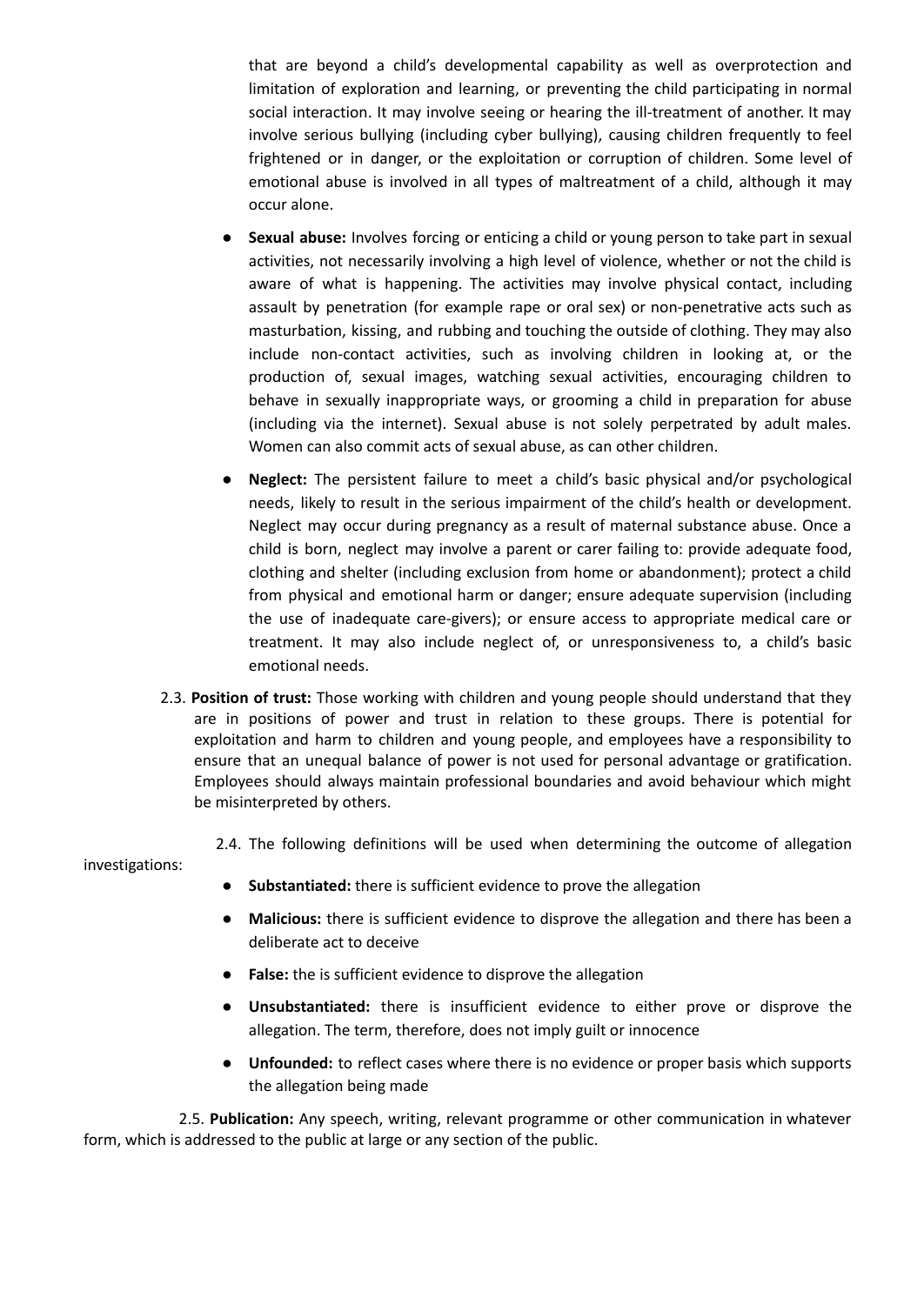## **3. Initial allegations made to the school**

3.1. For the purpose of this policy, '**allegation**' refers to where a member of staff is accused of abusing a pupil.

3.2. The headteacher, or the chair of governors if an allegation is made against the headteacher, will be the '**case manager'**. They will be responsible for deciding with the Designated Officer the course of action of each allegation.

3.3. Any allegation of abuse will be reported to the designated officer (LADO). Should the initial allegation first be made to any other member of staff, then that member of staff will either request the person raising the allegation to report it to the case manager or, if that is not possible, pass details of the allegation to the Designated Safeguarding Lead immediately.

3.4. Should the allegation be made against the headteacher, it will be brought to the attention of the chair of governors immediately.

3.5. Allegations should be reported to the Designated Officer immediately if anyone working in the school has:

- Behaved in a way that has harmed a child, or may have harmed a child.
- Possibly committed a criminal offence against or related to a child.
- Behaved towards a child or children in a way that indicates that they pose or may pose a risk to children.
- Behaved or may have behaved in a way that indicates they may not be suitable to work with children.

3.6. Where the allegation is extremely serious, e.g. where a pupil's life may be in danger, immediate intervention by the police or children's social care services will be required.

3.7. Allegations will be investigated in a fair and consistent way that provides effective protection for the child and, at the same time, supports the staff member (including supply staff) or volunteer who is the subject of the allegation.

# **4. Supply staff**

4.1. In some cases, the school will need to consider an allegation against an individual not directly employed by the school, where the school's disciplinary procedures do not fully apply, e.g. supply staff provided by an employment agency or business.

4.2. The school will work with the agency to ensure allegations are dealt with properly.

4.3. Under no circumstances will the school decide to cease to use a member of supply staff due to safeguarding concerns without finding out the facts and liaising with the LA Designated Officer (LADO) to determine a suitable outcome.

4.4. The governing body will discuss with the agency whether it is appropriate to suspend the member of supply staff, or redeploy them to another part of the school, whilst an investigation is conducted.

4.5. The school will take the lead on investigations, as supply staff, while not directly employed by the school, are under the supervision, direction and control of the governing body when working in the school. Agencies will be fully involved in any investigation and will be expected to fully cooperate with enquiries from the LADO, police and/or children's services.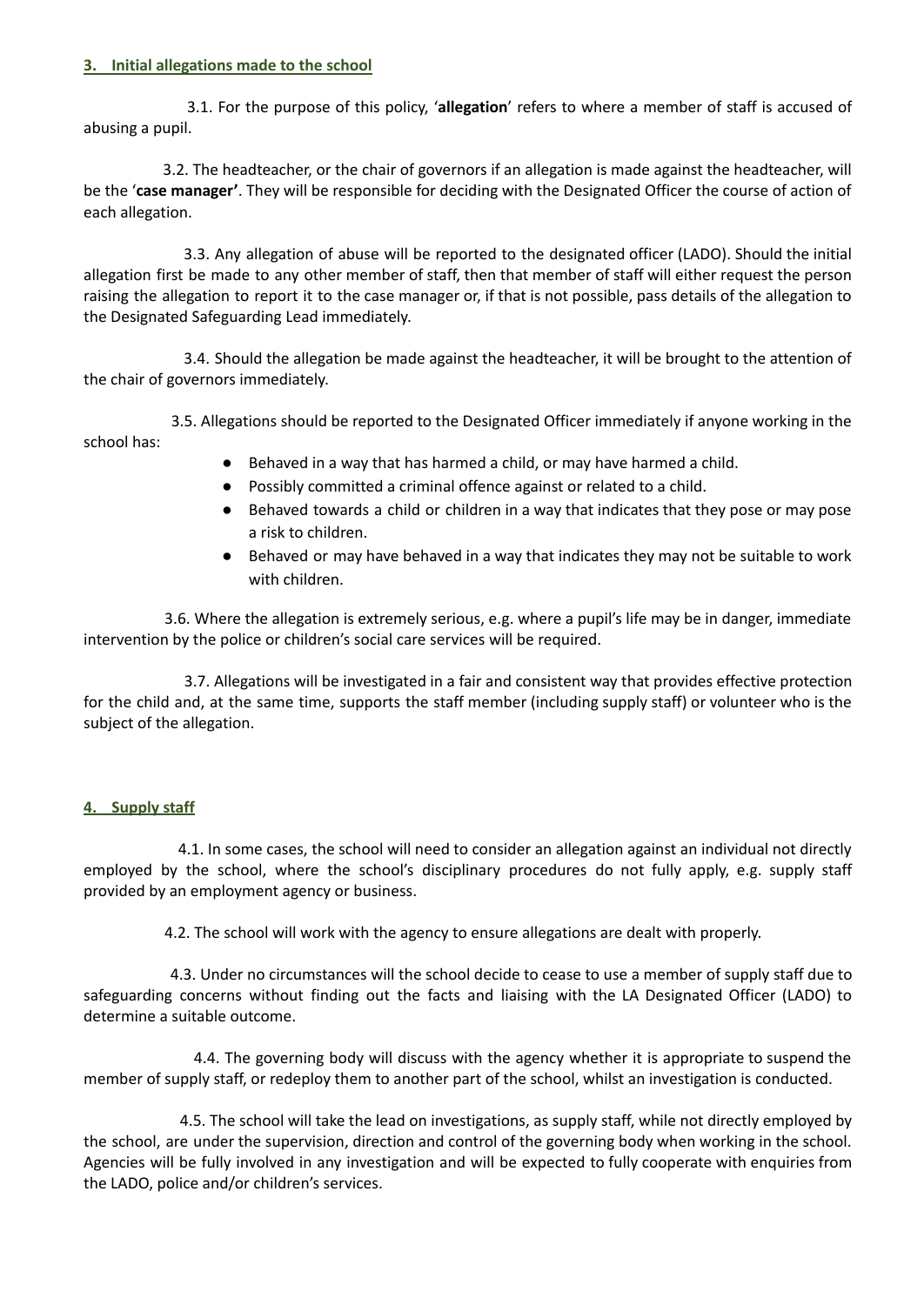4.6. The member of supply staff subject to an allegation will be advised to contact their trade union representative, if they have one, or colleague for support.

4.7. The allegations management meeting will address issues, such as information sharing, to ensure that any previous concerns or allegations known to the agency are taken into account by the school during the investigation.

4.8. An agency used by the school will be informed of the school's process for managing allegations. This will include inviting the agency's HR manager or equivalent to meetings and keeping them up-to-date with information about the school's policies.

## **5. Initial considerations**

5.1 The case manager will discuss the allegation with the LADO, providing details of the allegation and the circumstances in which it was made. The discussion will also consider whether there is evidence or information that establishes whether the allegation is false or unfounded.

5.2. The case manager and LADO will take into account the right of staff to use reasonable force when dealing with instances of physical contact, such as disruptive behaviour, when considering allegations.

5.3. Where there is no likely involvement of the police or child social care services, the case manager will inform the accused person about the allegation as soon as possible after consulting with the LADO – as much information as possible will be shared with the accused.

5.4. Where there is involvement of the police or child social care services, or a strategy discussion is required, the case manager will consult with them before disclosing any information with the accused.

5.5. If the allegation **is not** clearly false and there is cause to suspect that a child is suffering, or is likely to suffer, significant harm, the school's designated safeguarding lead (DLS) will immediately refer it to LA children's social care or police and ask for a strategy discussion, in accordance with 'Working Together to Safeguard Children', to be convened straight away. In those circumstances, the strategy discussion will include the LADO and the case manager.

5.6. If there is no cause to suspect that 'significant harm' is an issue, but a criminal offence might have been committed, the school's DSL will immediately inform the police and convene a similar discussion to decide whether a police investigation is needed. That discussion will also involve the school and any other agencies involved with the child.

5.7. If the initial sharing of information and evaluation leads to no further action being taken, the decision and justification for it will be recorded by both the case manager and the LADO. An agreement on what information should be put in writing to the individuals concerned and any follow-up actions will also be reached.

# **6. Actions following initial considerations**

6.1. All allegations will be investigated without delay and they will be resolved as quickly as possible.

6.2 Where the case manager and LADO decide that the allegation does not involve a possible criminal offence, the case manager will deal with it.

6.3 If the nature of the allegation does not require formal disciplinary action, the case manager will institute appropriate action within **three working days**.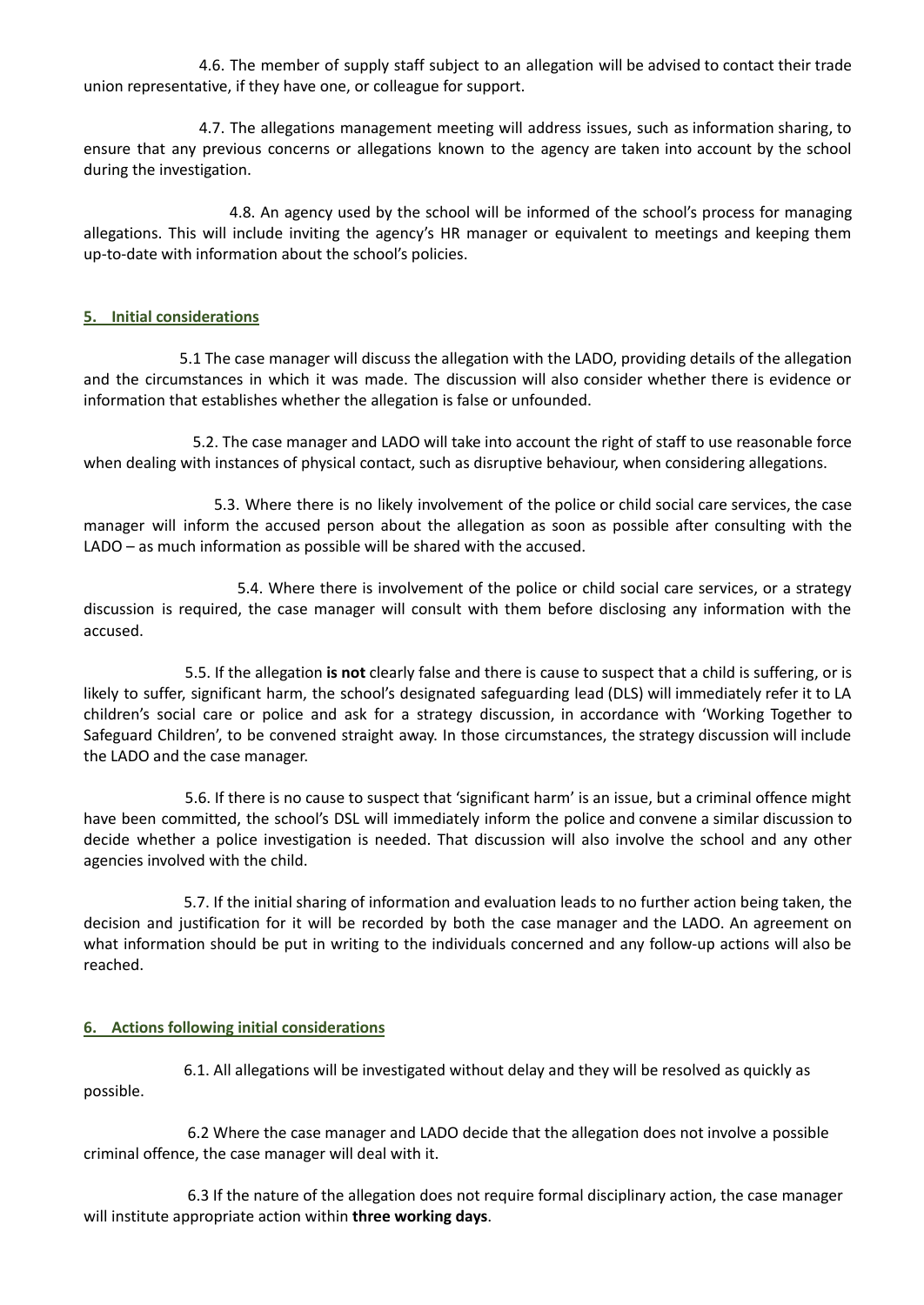6.4. If a disciplinary hearing is required and can be held without further investigation, the hearing will be held within **15 working days**.

6.5. Where further investigation is required, the case manager and LADO will discuss who will undertake the investigation and how it will be conducted.

6.6 The investigating officer (who will generally be the school's DSL) aims to provide a report to the case manager within **10** working days.

6.7. On receipt of the report of the investigation, the case manager will consult the LADO and decide whether a disciplinary hearing is needed within **two** working days. If a hearing is needed, it will be held within **15 working days**.

6.8. The LADO will take on board any recommendations made by children's social care services or the police with regard to any disciplinary action required.

6.9. The LADO will continue to liaise with the school to monitor the progress of the case and provide advice or support when required or requested.

The school will not consider suspension as a default position: the case manager and LADO will attempt to find alternative outcomes for the accused before they are suspended. Outcomes may include:

- Redeploying the member of staff within the school to avoid direct contact with the pupil.
- Providing an assistant to be present when the individual has contact with pupils.
- Redeploying the individual to alternative work so they do not have unsupervised access to pupils.
- Moving the pupil to different classes so that they do not come into contact with the accused member of staff, making it clear that this is not a punishment.
- Temporarily redeploying the accused to another role in a different location.

# **7. Cases where a crime may have been committed**

7.1. If there is no cause to suspect that significant harm is an issue, but a criminal offence might have been committed, the LADO will immediately inform the police and convene a similar discussion to decide whether a police investigation is needed. That discussion will also involve the school.

7.2. Where the involvement of children's social care services is not required, as the pupil is not assessed to be at risk of significant harm, but a police investigation continues, the LADO will agree with the police, the school and any other agency involved with the child, the nature of the allegation and how this must be addressed.

7.3. This joint evaluation discussion must take place within one working day of the referral and must consider how to progress enquiries, e.g. a criminal process parallel with a disciplinary process, or whether disciplinary action needs to be suspended until police enquiries/prosecution are completed.

7.4. These investigations must be reviewed by the police no later than four weeks after the joint evaluation discussion has concluded and, thereafter, at fortnightly or monthly intervals, depending on the complexity of the case.

7.5. If the police and/or the Crown Prosecution Service (CPS) decide not to charge the individual with an offence, decide to administer a caution, or the person is acquitted by a court, the police will pass all information they have which may be relevant to a disciplinary case to the school without delay. In those circumstances, the case manager will deal with the case in consultation with the designated officer.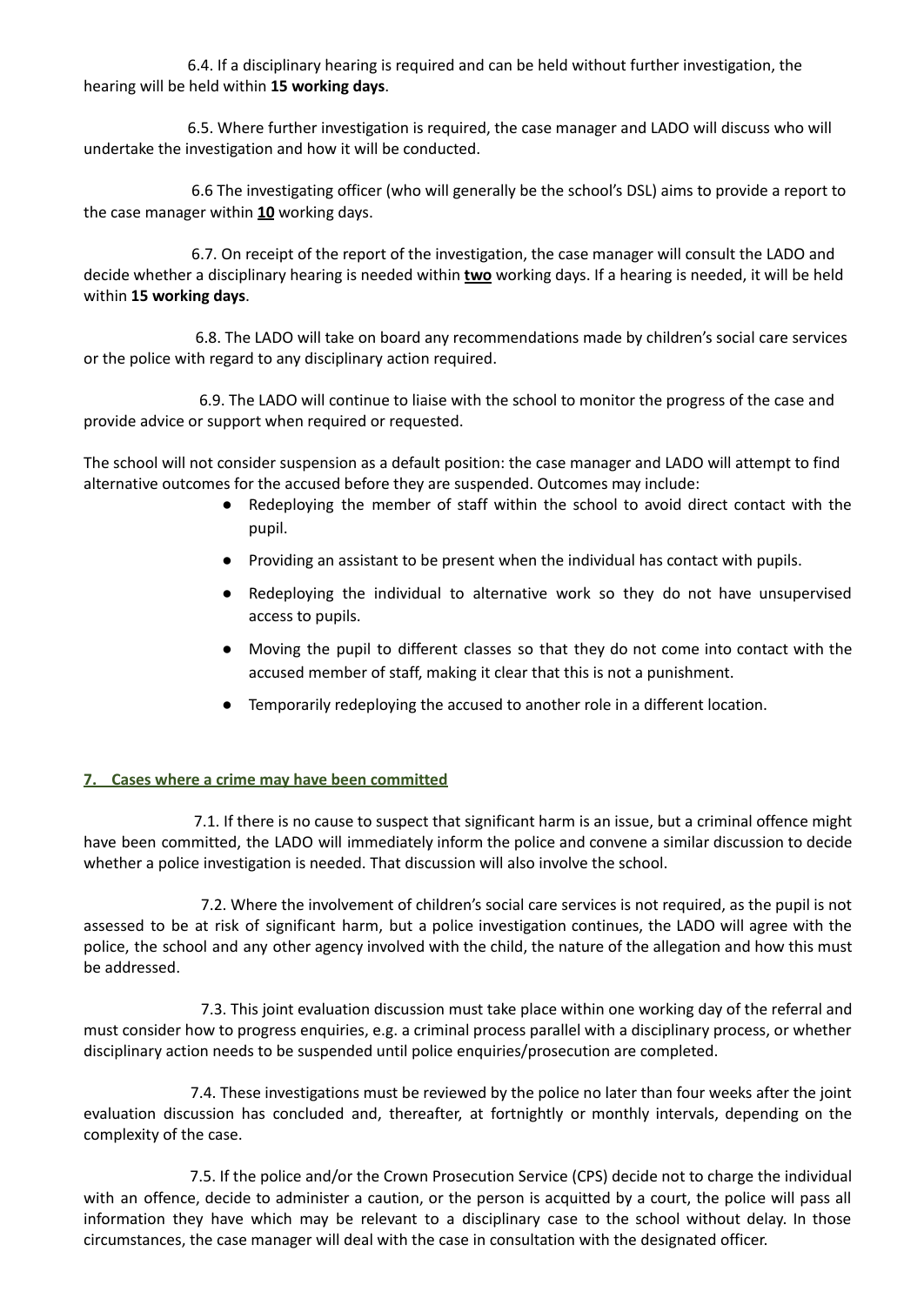7.6. If the person is convicted of an offence, the police will also inform the employer straight away so that the appropriate action can be taken.

## 8. Allegations which are likely to necessitate an immediate referral to children's social care services or the **police**

8.1. The following situations will require immediate referral to children's social care services or the police:

- Where the pupil has suffered, is suffering, or is likely to suffer significant or serious harm
- Where the pupil alleges that a criminal offence has been committed
- Any allegation of a sexual nature

8.2. The case manager is aware that some other complaints may also be regarded as child protection issues and, therefore, each complaint will be carefully considered in consultation with the LADO before taking any action.

8.3. Where allegations of the above are referred to children's social care services, subsequent action will be in accordance with local safeguarding arrangements.

## **9. Suspension**

9.1. The possible risk of harm to children posed by an accused person needs to be effectively evaluated and managed in respect of the child(ren) involved in the allegations. In some cases, that will require the school to consider suspending the person until the case is resolved.

9.2. Suspension is not an automatic response when an allegation is reported. If the school is concerned about the welfare of other children in the community or the staff member's family, those concerns will be reported to the designated officer or police, but suspension is highly unlikely to be justified based on such concerns alone.

9.3. Suspension will only be considered in a case where there is cause to suspect a child or other children at the school is or are at risk of harm, or the allegation warrants investigation by the police, or is so serious that it might be grounds for dismissal; however, a person will not be suspended automatically, or without careful thought being given to the particular circumstances of the case.

9.4. The school will consider carefully whether the circumstances of the case warrant a person being suspended from contact with children at the school until the allegation is resolved, and may wish to seek advice from a local authority personnel adviser.

9.5. The school will also consider whether the result that would be achieved by suspension could be obtained by alternative arrangements. For example, redeployment so that the individual does not have direct contact with the child concerned, or providing an assistant to be present when the individual has contact with children. This allows time for an informed decision regarding the suspension and possibly reducing the initial impact of the allegation. This will, however, depend upon the nature of the allegation.

9.6. The school will consider the potential permanent professional reputational damage to members of staff that can result from suspension where an allegation is later found to be unsubstantiated, unfounded or maliciously intended.

9.7. Where it has been deemed appropriate to suspend the person, written confirmation will be dispatched within one working day, giving the reasons for the suspension. The person will be informed at that point who their named contact is within the school and provided with their contact details.

9.8. Children's social care services or the police cannot require the school to suspend a member of staff or a volunteer, although the school will give appropriate weight to their advice.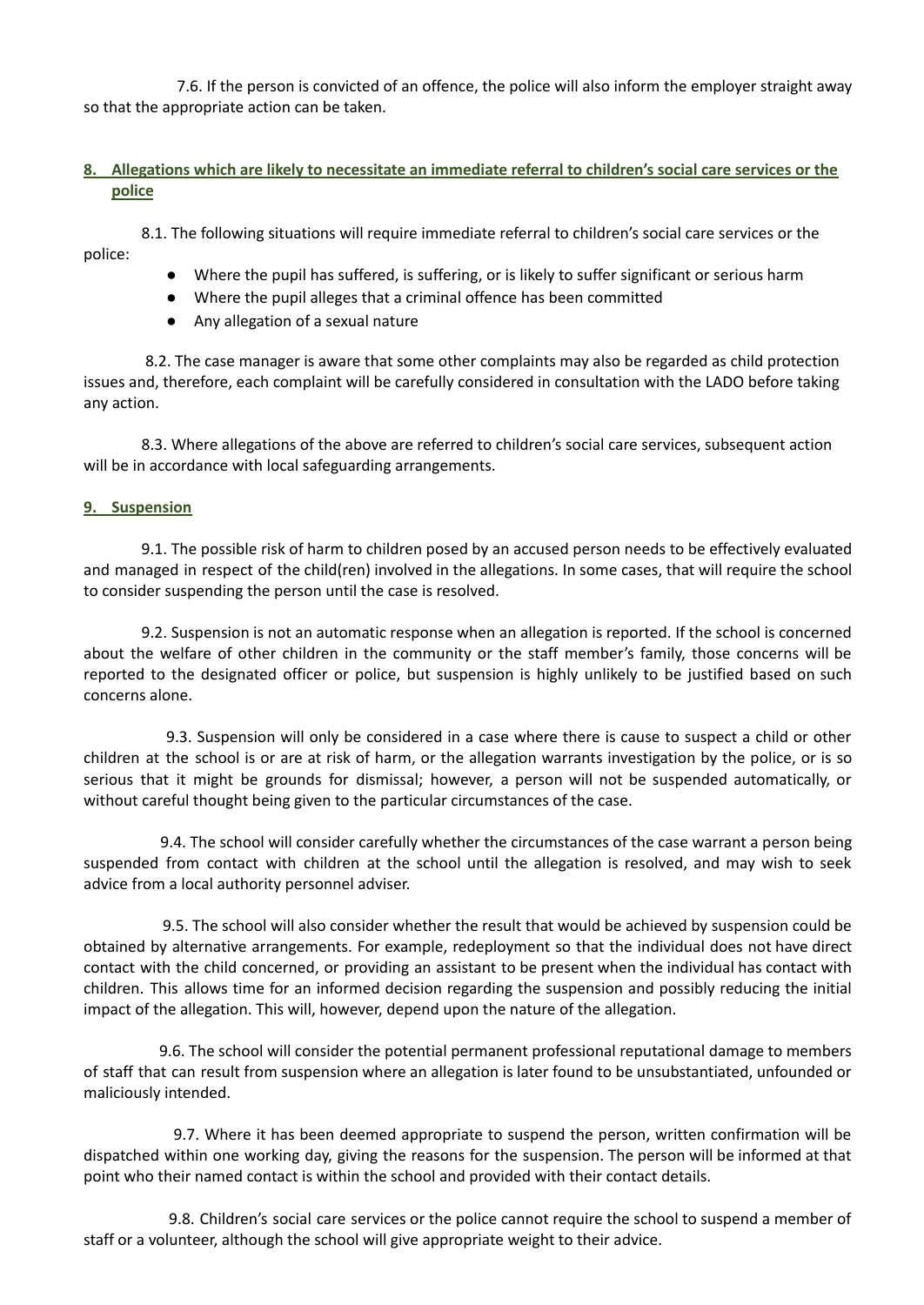9.9. The power to suspend is vested in the headteacher or the governing body, who are the employers of staff at the school.

9.10. In certain circumstances, where a strategy discussion or initial evaluation concludes that there should be enquiries by children's social care services and/or an investigation by the police, the school' DSL will canvass police and children's social care services for views about whether the accused member of staff needs to be suspended from contact with children to inform the school's consideration of suspension.

9.11. A risk assessment is carried out for each individual case to determine whether the member of staff should be suspended. The assessment takes into account the context of the allegation, background information in relation to the member of staff, and any outcome following the strategy meeting. It also takes into account whether a temporary transfer or period of paid leave is appropriate as an alternative to suspension. The assessment is recorded, and a copy kept on file.

#### **10. Strategy meeting**

10.1. A strategy meeting will be convened within one working day of the referral being made if possible, and chaired by the child protection and review unit.

10.2. The designated officer and all relevant personnel including, where appropriate, the case manager (or nominated representative) and the school's LA Personnel representative or equivalent, will attend this meeting in order to share information and participate in the planning of any enquiries.

10.3. The strategy meeting will be conducted in accordance with Barnet' local safeguarding arrangements.

# 10.4. The purpose of the strategy meeting is to:

- Consider the risk to the pupil directly involved and other pupils.
- Share all relevant information about the person who is the subject of the allegation and about the alleged victim.
- Determine the need for investigation and who is responsible for carrying it out.
- Plan the investigation/enquiries and set timescales for tasks to be undertaken.
- Consider whether any other children are affected by the allegations, e.g. the person's own children, grandchildren, or other children in the agency setting such as children placed with foster carers, childminders or youth clubs.
- Ensure that the person who is the subject of the allegation is kept informed and supported.
- Decide how regular information and support will be provided to the child and family and by whom.
- Plan all interviews and agree who should undertake them so that there is no confusion between a criminal investigation (section 47 enquiry) and disciplinary processes.
- Consider the need to inform relevant parties.
- Jointly consider how to manage any media interest.
- Consider whether the circumstances require the person who is subject to the allegation to be suspended from contact with pupils; this may change as the investigation progresses and should be reviewed regularly.
- Consider the appropriate course of action if the allegation is against a governor, a temporary member of staff or a supply teacher.

#### **11. Attendance**

11.1. An LA social worker, health practitioners and a policy representative will be involved in the strategy discussion. A representative from the school will also attend.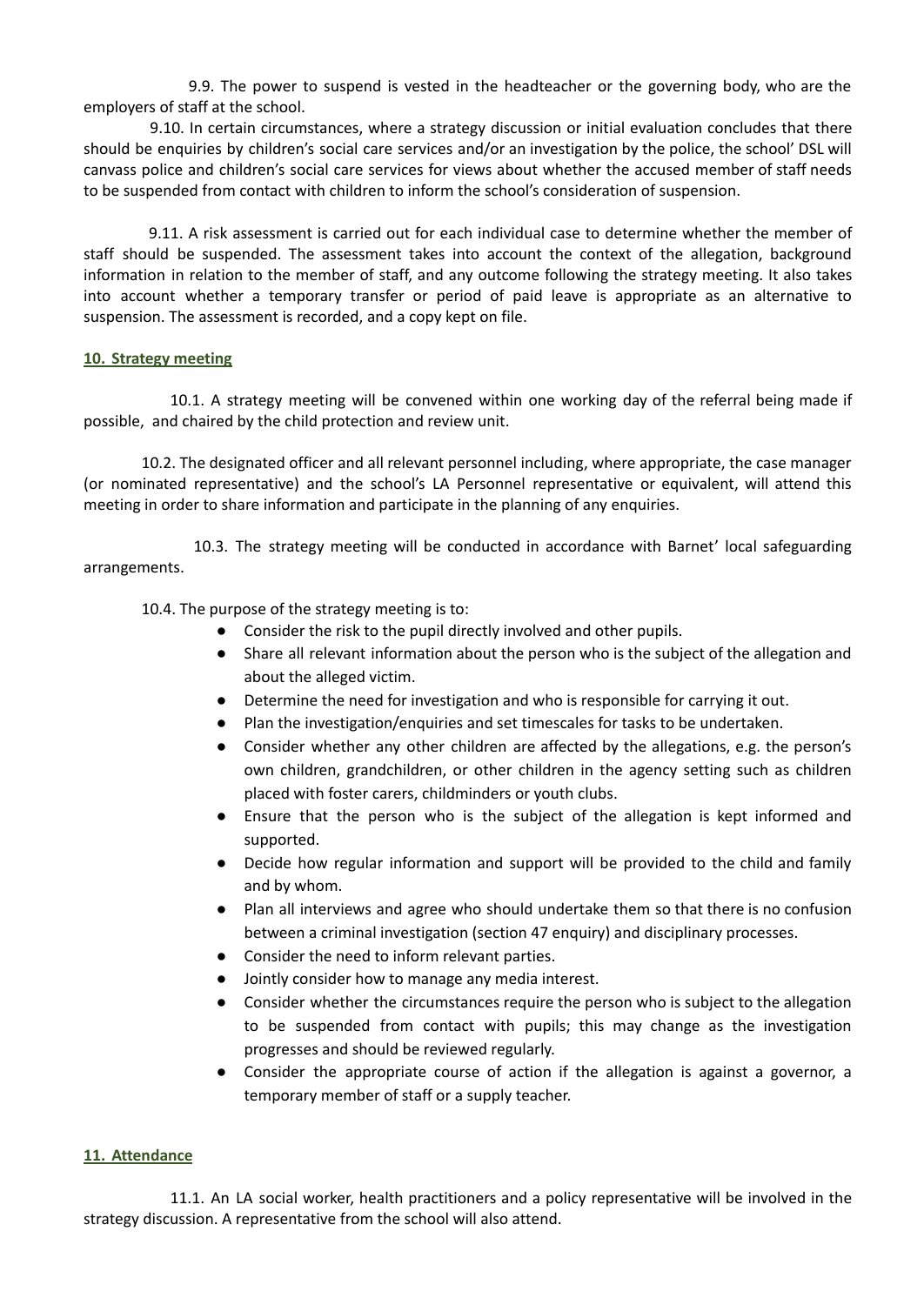11.2. The member of staff who is the subject of the allegation will not be invited to attend the meeting; however, the strategy meeting will agree when and how the member of staff will be informed.

11.3. The minutes of the strategy meeting will be circulated by the chair of the meeting to relevant parties.

#### **12. Communication following the strategy meeting**

12.1. The following people will be informed of the outcome of the strategy meeting:

- The pupil making the allegation and their parents will be informed of the likely course of action and that the matter is confidential and must not be discussed.
- The member of staff against whom the allegation has been made will be informed of the likely course of action − a record will be kept on the individual's personnel file.
- The Chair of governors will be informed of the likely course of action.

12.2. Subsequent strategy meetings will be held fortnightly, or at a minimum monthly, to review progress.

## **13. Monitoring progress**

13.1. The school's DSL will regularly monitor the progress of cases, either by reviewing strategy meetings or by liaising with the police and/or children's social care services colleagues or the school, as appropriate.

13.2. Reviews will be conducted at fortnightly or monthly intervals, depending on the complexity of the case.

#### **14. Referral to DBS**

14.1. If, on conclusion of the case, the school ceases to use the person's services against whom the allegation was made, or the person ceases to provide their services, the school will consult the designated officer about whether a referral to the DBS is required. If a referral is appropriate, the report will be made within one month.

14.2. The school will make a referral to the DBS where there is reason to believe that an individual has engaged in conduct that has harmed, or is likely to harm, a child, or if a person otherwise poses a risk of harm to a child. This duty applies to all individuals, irrelevant of whether they are working in regulated activity or not.

14.3. Referrals to the Teaching Regulation Agency (TRA) are also made where appropriate.

#### **15. Keeping records**

15.1. A clear and comprehensive record of any allegation is made even if police or disciplinary action is not taken or proven. This includes details of the allegation, how the allegation was followed up and resolved, and a note of any action taken, including any sanctions imposed.

15.2. The record will be kept on the member of staff's confidential personnel file.

15.3. If an allegation is found to be malicious, it will be removed from the staff member's personnel file – all other allegations will be recorded.

15.4. The purpose of this record is to enable accurate information to be given in response to any future reference request if the individual leaves the school.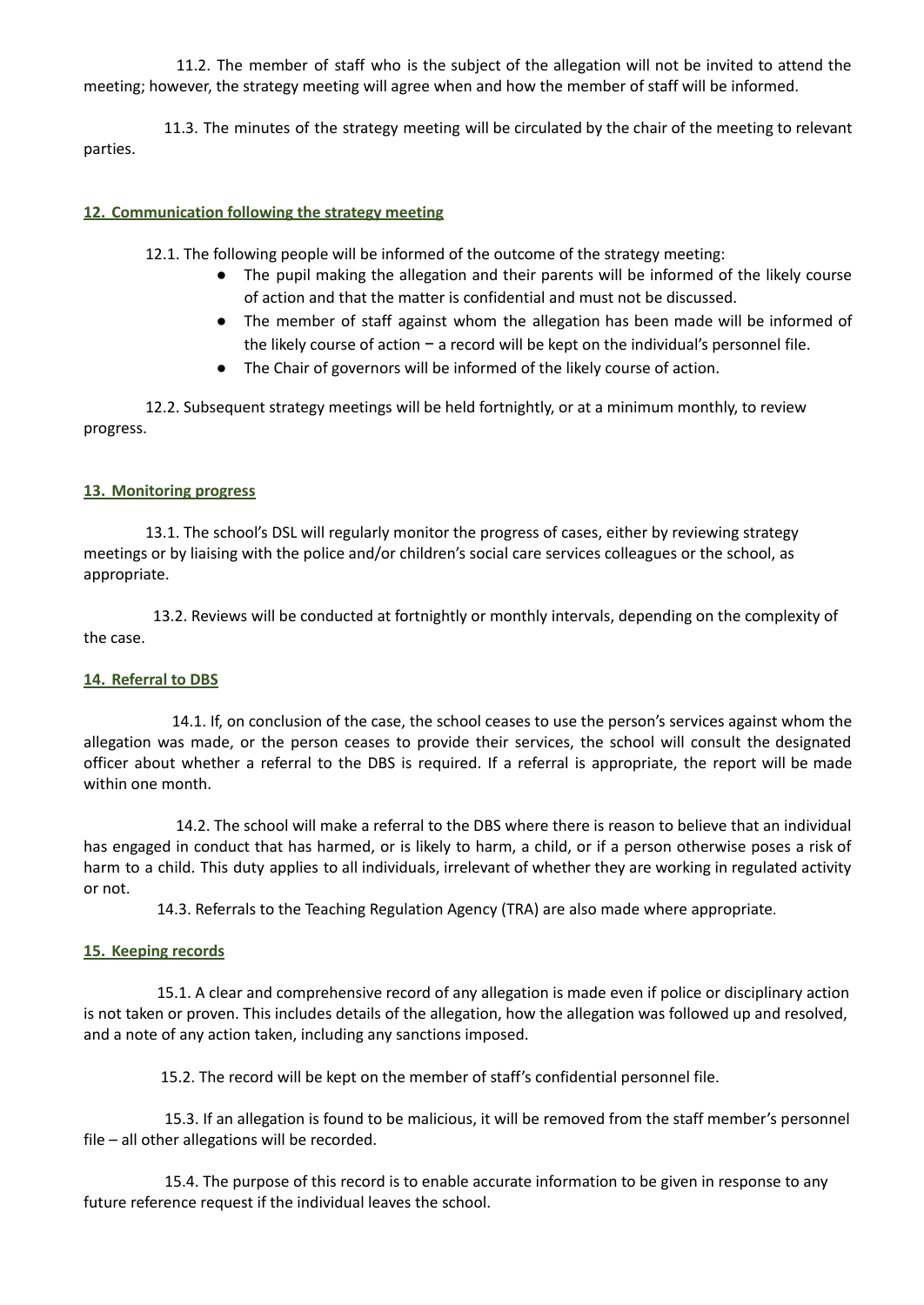15.5. It is also important that accurate and detailed information is held in the event that the DBS makes requests for further information. This information is given to the DBS, if requested, due to the nature of the allegation. A comprehensive record of all allegations will provide clarification in cases where a future DBS disclosure reveals information from the police about an allegation which did not result in a criminal conviction.

15.6. The record will be retained until normal retirement age or for 10 years from the date of the allegation; whichever is longer.

15.7. The school is required to preserve records which contain information about allegations of sexual abuse for the Independent Inquiry into Child Sexual Abuse, for the term of the inquiry.

## **16. Confidentiality**

16.1. Every effort is made to maintain confidentiality and guard against unwanted publicity whenever an allegation is made.

16.2. The case manager will have due regard to advice given by the LADO, school's DSL, police or children's social care services to agree to the following:

- Who needs to know about the allegation and what information can be shared
- How to manage speculation, leaks and gossip
- What, if any, information can be reasonably be given to the wider community to reduce speculation
- How to manage the press and any media coverage

16.3. The school will adhere to the restrictions preventing publication of any material that may lead to the identification of a teacher in a school who has had an allegation made against them. A statement will be released if the accused decides to waive their right to anonymity by going public themselves or by giving written consent for another to do so.

16.4. If the judge lifts the restrictions, the school will release a statement.

16.5. Publication of the case will only be made when the accused has been charged or the Secretary of State publishes information about the investigation.

16.6. The publication of material that may lead to the identification of the accused is prohibited.

16.7. Any enquiries from the press will be directed to the Chair of governors, unless it is a freedom of information or subject access request, in which case the school or the legal representative will be contacted.

#### **17. False and unsubstantiated allegations**

17.1. If an allegation made by a pupil is proved to be false, unsubstantiated and/or malicious, action will be taken to determine whether the person who made the allegation needs services or may have been abused by someone else.

17.2. If it is clear to the case manager and the designated officer that the allegation is demonstrably false or unfounded, the member of staff will be informed orally and in writing of the allegation, that it is without foundation and that no further action will be taken.

17.3. Where appropriate, and if requested, support will be offered, which could include occupational health and counselling services.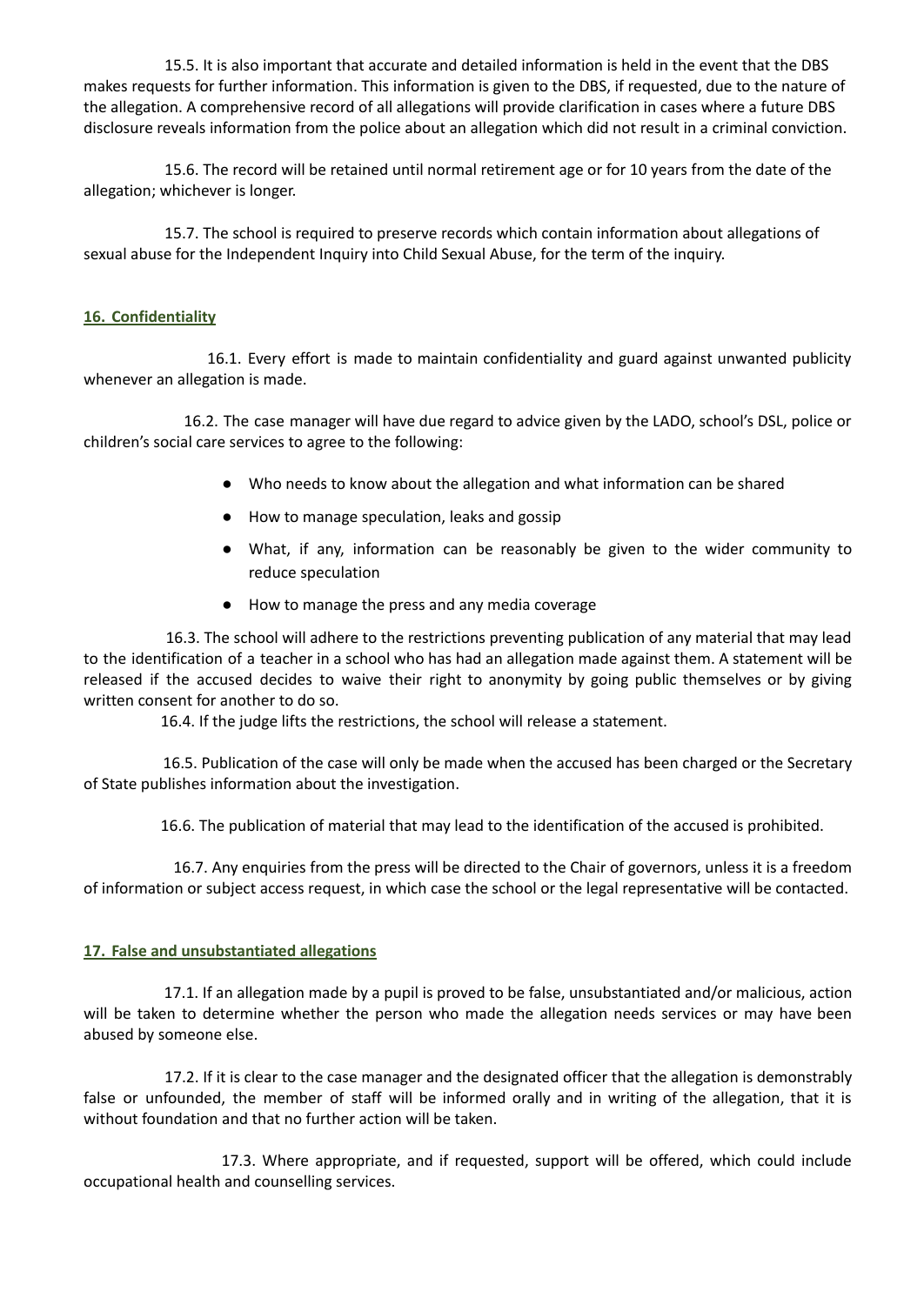17.4. If an allegation made by a member of staff is proved to be false and/or malicious, an investigation will take place in accordance with the school's Disciplinary Policy and Procedure. The police may also consider taking action against the individual making the allegation.

17.5. Details of allegations that are found to have been malicious will be removed from the staff member's personnel file.

17.6. Allegations that are proven to be false, unsubstantiated or malicious will not be included in references.

#### **18. Learning lessons**

Where an allegation has been made against a member of staff, lessons can be learned, whether the allegations are proven or not. At the conclusion of a case, relevant parties will discuss what can be learned and, therefore, lead to improved practice, either to the school procedures or to help prevent similar events in the future. The designated officer and the case manager will review the case.

#### **19. Information sharing**

19.1. In a strategy meeting or initial evaluation of the case, the agencies concerned will share all relevant information they have about the person who is the subject of an allegation, and about the alleged victim.

19.2. Staff attending the strategy meeting will be prepared with the appropriate information, e.g. full name, address, when their latest DBS check was completed, start date, involvement in youth activities, children of their own, and any other information that could be helpful.

19.3. As per procedures, the police will obtain consent from the individuals concerned to share the statements and evidence they obtain with the school for disciplinary purposes. This will be done as their investigation proceeds rather than after it has concluded. This will enable the police to share relevant information without delay at the conclusion of their investigation or any court case.

19.4. Children's social care services adopt a similar procedure when making enquiries to determine whether the pupil named in the allegation needs protection or services, so that any information obtained in the course of those enquiries, which is relevant to a disciplinary case, can be passed to the school without delay.

#### **20. Resignations and "compromise or settlement agreements"**

20.1. The fact that a person tenders their resignation, or ceases to provide their services, will not prevent an allegation being followed up in accordance with these procedures.

20.2. Every effort is made to reach a conclusion in all cases of allegations bearing on the safety or welfare of children, including where the person concerned refuses to cooperate with the process.

20.3. Wherever possible, the accused will be given a full opportunity to answer the allegation and make representations about it.

20.4. The process of recording the allegation and any supporting evidence, and reaching a judgement about whether it can be regarded as substantiated, will continue even if representations cannot be given or the accused does not cooperate. It may be difficult to reach a conclusion in those circumstances, and it may not be possible to apply any disciplinary sanctions if the accused's notice period expires before the process is complete, but it is important to reach and record a conclusion wherever possible.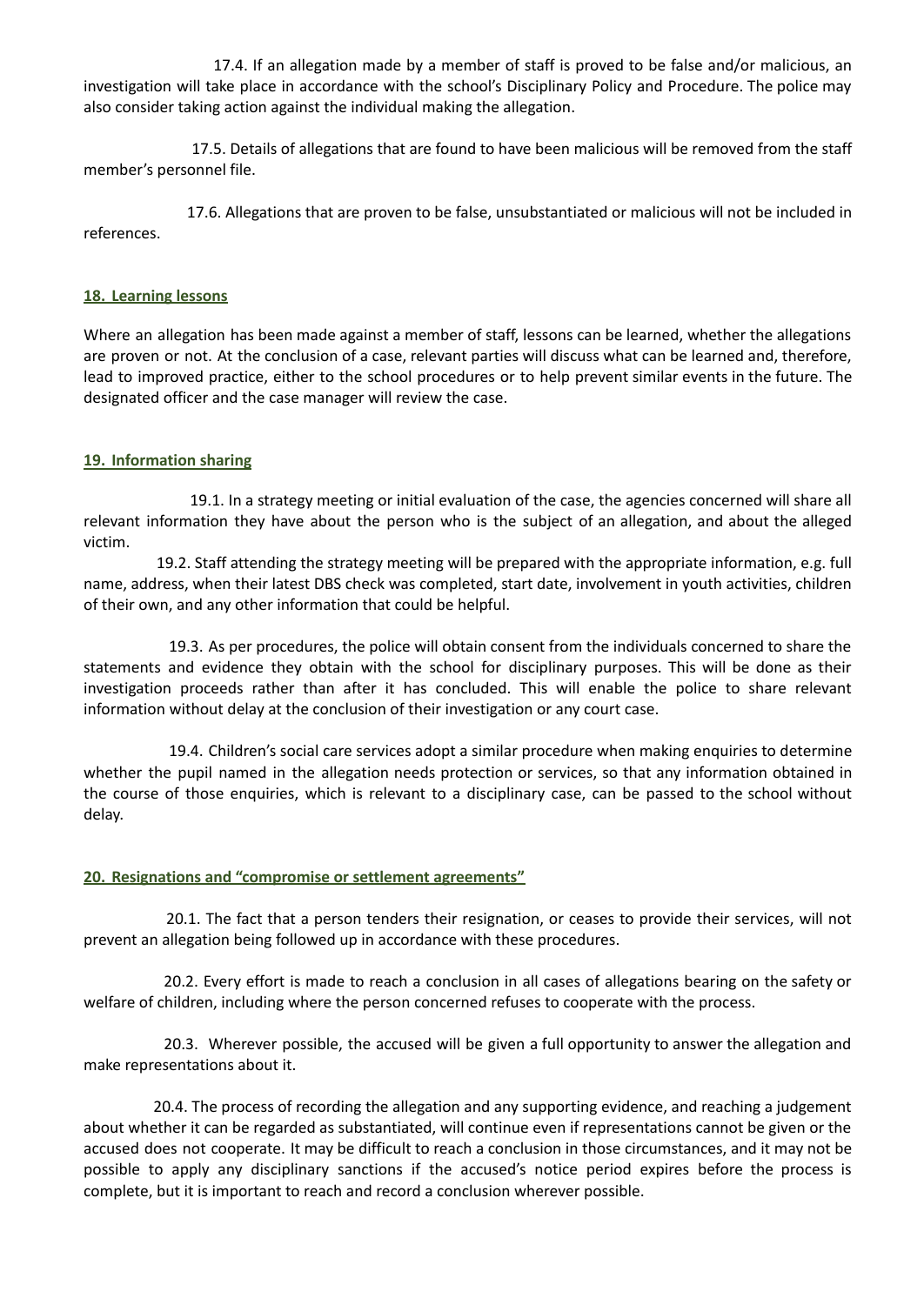20.5. 'Compromise' or 'settlement agreements' will not be used in cases where the accused refuses to cooperate or resigns before their notice period expires – this will not prevent a police investigation if necessary.

20.6. In any event, such an agreement will not prevent a thorough police investigation where that is appropriate, nor can it override the statutory duty to make a referral to the DBS or the TRA where circumstances require that.

## **21. Supporting those involved**

#### **Supporting the accused**

21.1. The school has a duty of care to its employees and will act to manage and minimise the stress inherent in the allegations and disciplinary process. Support for the individual is vital to fulfilling this duty.

21.2. Individuals will be informed of concerns or allegations as soon as possible and given an explanation of the likely course of action, unless there is an objection by the children's social care services or the police.

21.3. The individual will be advised to contact their trade union representative, if they have one, or a colleague for support.

21.4. The accused will be given access to welfare counselling or medical advice.

21.5. The school will appoint a named representative to keep the accused informed of the progress of the case and consider what other support is appropriate for the individual; this may include occupational health or the Employee Assistance Programme.

21.6. Particular care will be taken when employees are suspended to ensure that they are kept informed of both the progress of their case and current work-related issues.

21.7. Social contact with colleagues and friends is not prevented unless there is evidence to suggest that such contact is likely to be prejudicial to the gathering and presentation of evidence.

#### **Supporting parents**

21.8. Parents involved with an allegation will be kept informed about the case; however, where a strategy discussion is required, or the police or children's social care services need to be involved, the case manager will not inform them until those agencies have been consulted and have agreed what information can be disclosed.

21.9. They will also be kept informed about the progress of the case, and told the outcome where there is not a criminal prosecution, including the outcome of any disciplinary process.

21.10. The deliberations of a disciplinary hearing, and the information considered in reaching a decision, cannot normally be disclosed, but the parents of the child will be told the outcome in confidence.

21.11. In deciding what information to disclose, careful consideration will be given to the provisions of the GDPR and the Data Protection Act 2018, the law of confidence and, where relevant, the Human Rights Act 1998.

21.12. Parents will be reminded of the requirement to maintain confidentiality about any allegations made against teachers whilst investigations are ongoing.

#### **Supporting the child**